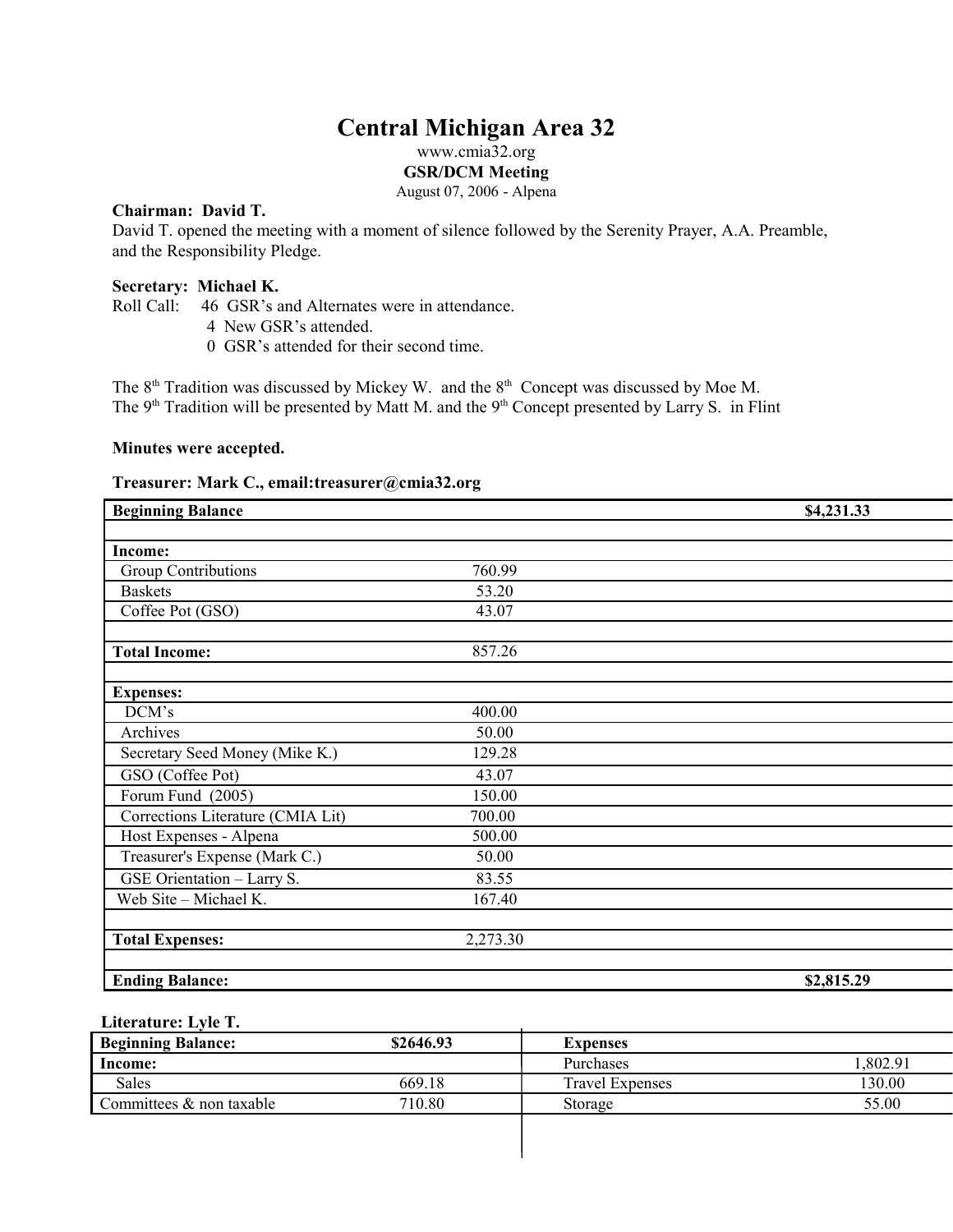|                         |             | l'axes                           | 193.08     |
|-------------------------|-------------|----------------------------------|------------|
| Sales Tax               | 40.16       | <b>Total Expenses:</b>           | 2.180.99   |
| <b>TOTAL</b><br>Income: | 570.39<br>. | <b>Ending Balance in Account</b> | \$2,036.33 |

#### **INVENTORY VALUATION: \$14,150.34**

#### **Finance Committee: Sharon S.**

| Number of members present: 6 |            |
|------------------------------|------------|
| <b>Beginning Balance</b>     | \$2,815.29 |
| Expenses                     | 839 14     |
| Expenses "pending approval"  | 900.00     |
| <b>Ending Balance</b>        | \$1,026.15 |

#### **Registrar: Steve H.**

I have received the new updated information from the GSO. I will be emailing the information to date to the districts. Any DCM or district chairs who do not receive the information from the registrar may submit an email or postal address for contacting. A new registrar will be elected December 3<sup>rd</sup> for the 2007-2009 office. Any interested please contact the registrar.

#### **Forum: Kevin T.**

5 people attended. We received a check for \$202.04 to reserve motel rooms at the Special Forum in November. There will be four people attending. Newcomers be sure to keep signing up for the forum in 2007. we will assist 20 people to go.

#### **Website Committee: Michael K.**

(No Report)

#### **Treatment Facilities: David B.**

There three people present. We had one new member, Matt B. Matt goes into Turning Point, Otter Lake to bridge the gap.

Terri is drafting a letter to take to a meeting into Schnapps, nursing home in St. Louis, MI. We also discussed a letter we received from the GSO. The subject is about treatment facilities desk activity update and electronic sharing. You can go to www.tf $@aa.org$ .

#### **Public Information: Stanley P.**

9 members present. We had a discussion about CPC/PI Committee workshop. A presentation was made to Finance committee for \$700.00 to fund the work shop. Fliers and form letters were passed out. Letters were sent to all DCM's informing them about the workshop and requesting their assistance at the district level for participation and volunteers.

#### **CPC Committee: Chuck C.**

(See PI Report)

#### **Archives: Jim D.**

CMIA started in 1951. We have been meeting monthly for over 55 years We are looking forward to participating at the East Central region and Michigan State Convention nest week in Troy, MI. Thanks for your continued support.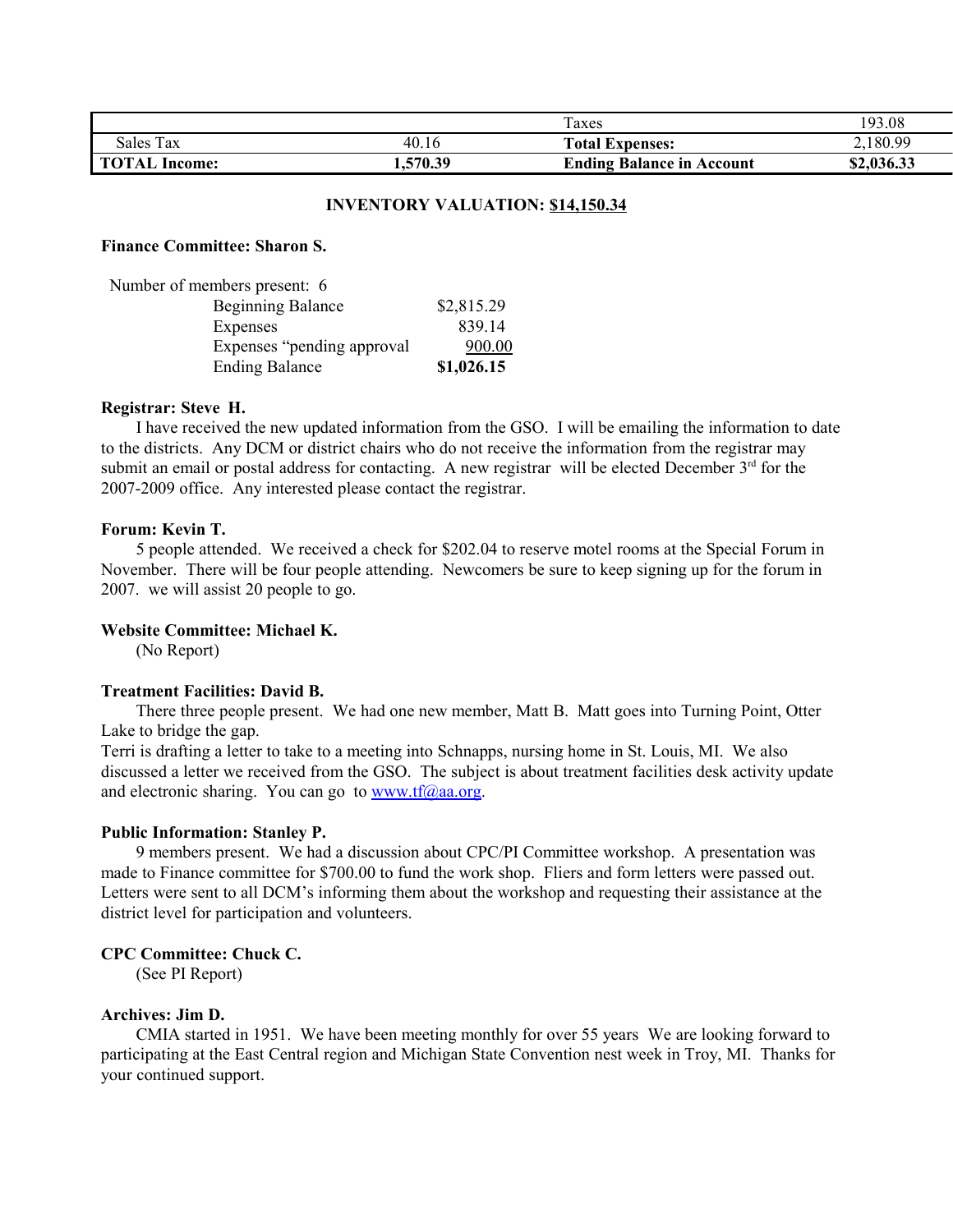### **Corrections: Art M.**

There were 5 districts participation in the division of \$200.00 for corrections literature. We also discussed the up coming Corrections workshop – we will need your support.

**Grapevine: Ron B.** (No Report)

**Special Needs: Jim M.**

(No Report)

# **GSR Orientation: Larry S.**

We had 4 new GSR's at our meeting. We went through the CMIA hand book and the service manual and pamphlets. .

# **Delegate: Jesse P.**

(See attached report.)

## **Old Business**

## **New Business:**

## **Announcements:**

We are looking for someone to host area assembly in January and February, Cass City will be hosting April or May

# **\*\*Next Month CMIA will be meeting in Flint, MI. , September 10, 2006 (see attached flier).**

In Service, Michael K.

| January 8th - Owosso - District 10     | July 9nd - Gladwin - District 26              |
|----------------------------------------|-----------------------------------------------|
| February 5th - Cass City - District 24 | August 6th - Alpena - District 28             |
| March 5th - Corunna - District 10      | September 10th - Flint - District 12          |
| April 2nd - Pickney - District 8       | October 1st - Bay County (Munger) District 22 |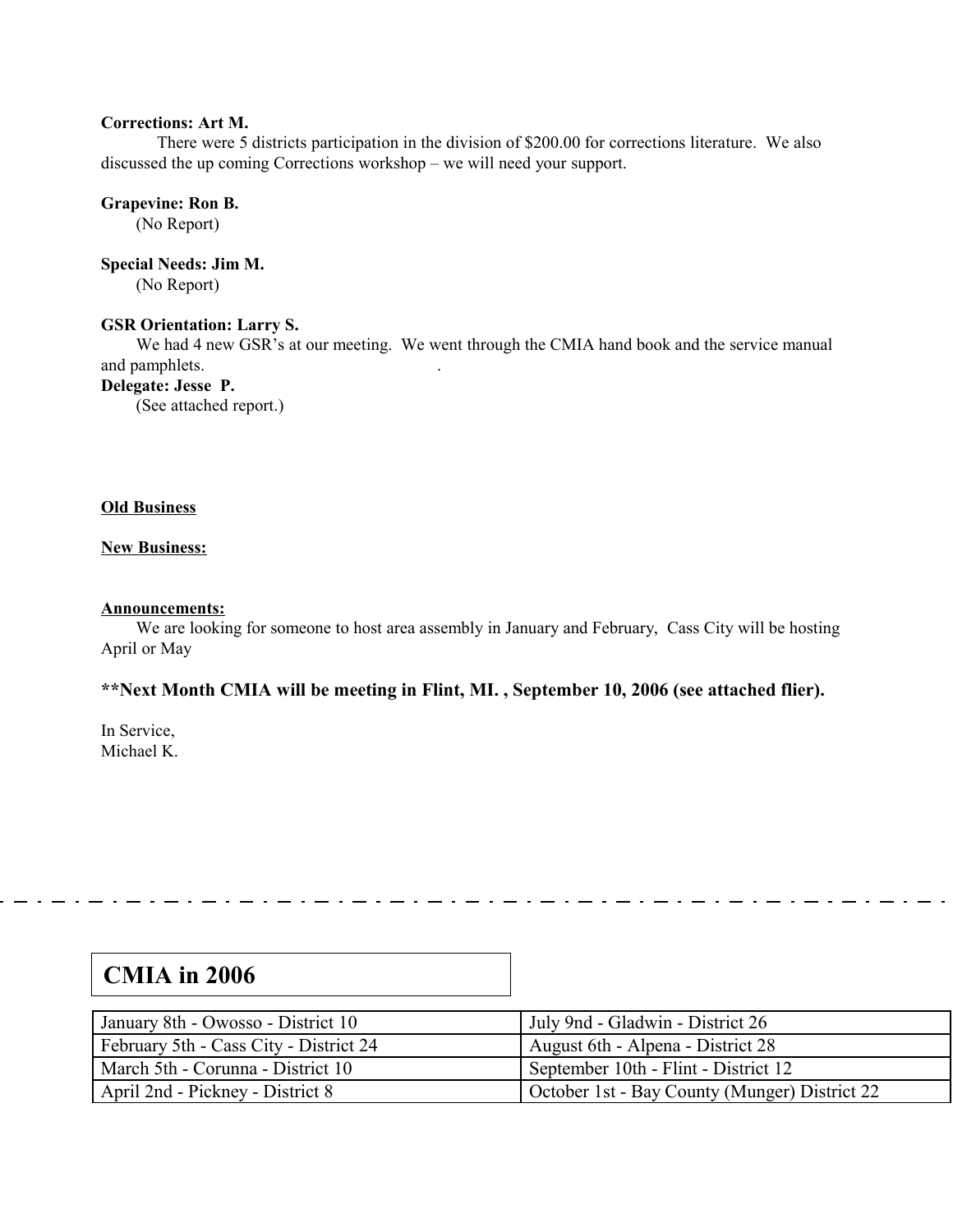| May 7th - Ann Arbor / Saline - District 4 | November 5th - St. Johns - District 6 |
|-------------------------------------------|---------------------------------------|
| June 4th - Houghton Lake - District 26    | December 3rd - Adrian - District 2    |